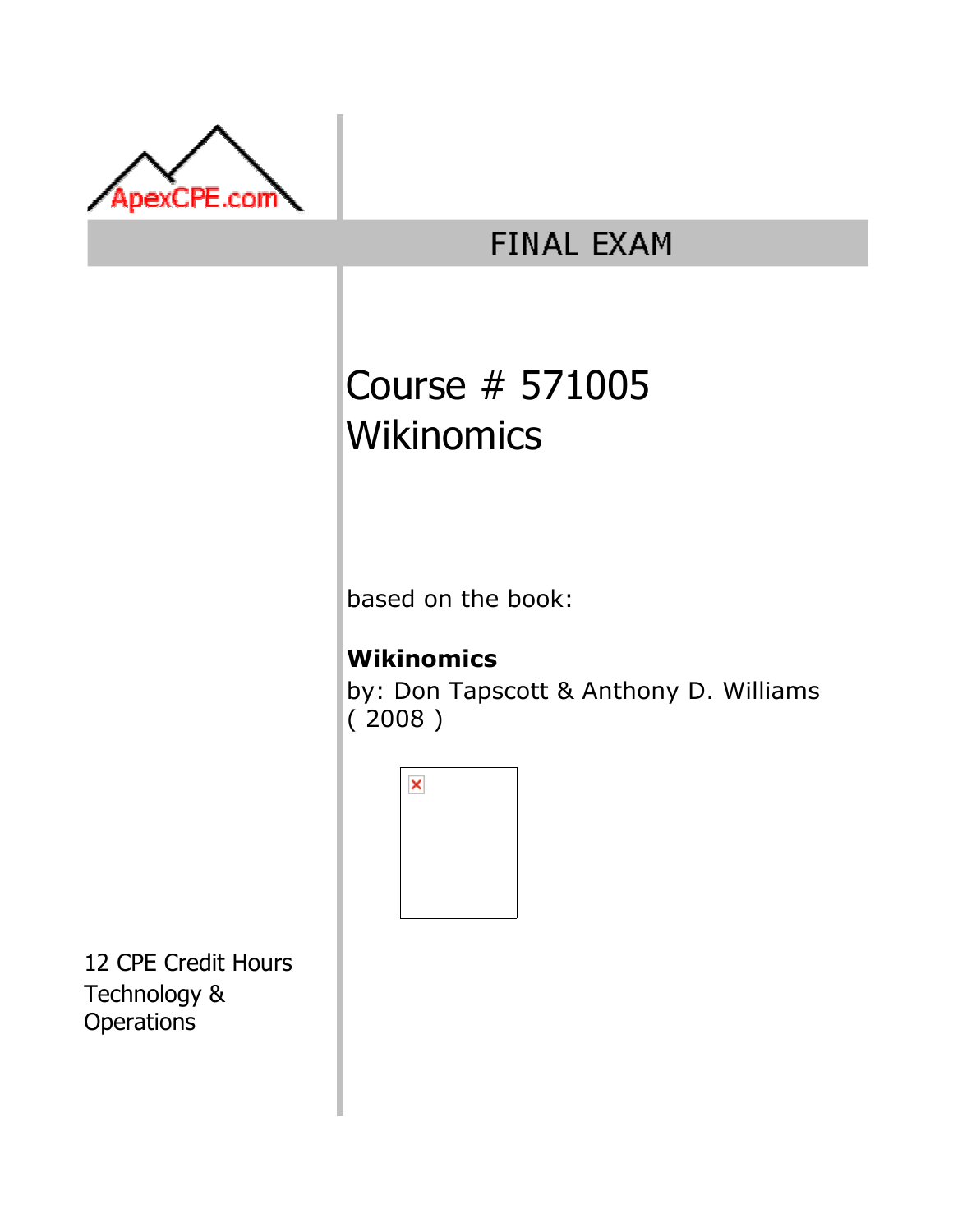A P E X C P E . C O M . . . . . 713.234.0892 . . . . . support@apexcpe.com This exam sheet is made available for your convenience in answering questions while offline. Please note that you will still need to enter your answers on the online exam sheet for grading. Instructions are provided at the end of this document.

#### Chapter 1 - Wikinomics

1. The new art and science of wikinomics is based on which new ideas?

Laizze faire or free enterprise and capitalism

Labor, production and capitalism

**Commeth**, peering, sharing, and acting globally

segmentation and psychographics

2. Goldcorp changed its exploration approach inspired by Linux outsourcing venture

- It launched the "Goldcorp Challenge" with a prize money for participants to input into the company data
- By funding a second wave of site exploration
- $\Box$  Stayed loyal to age old process and trust its geologists to find that gold deposit.
- $\Box$  Goldcorp secretly bought information that lead to its goals.
- 3. A self-organized collaborations process of a new mode of innovation and value creation is called
	- **Research innovation**
	- **Data pooling**
	- **LETT** Peer production
	- **New alliance**

4. Web 2.0 is

- public service to a community
- **Non** interactive
- $\Box$  A data bank to readily provide searched information in the net.
- $\Box$  A global, ubiquitous platform for computation and collaboration in the net.
- 5. What do we call this new economy where firms coexist and cocreate in loosely coupled networks?
	- **The collaboration economy**
	- **The trial economy**
	- **The transparent economy**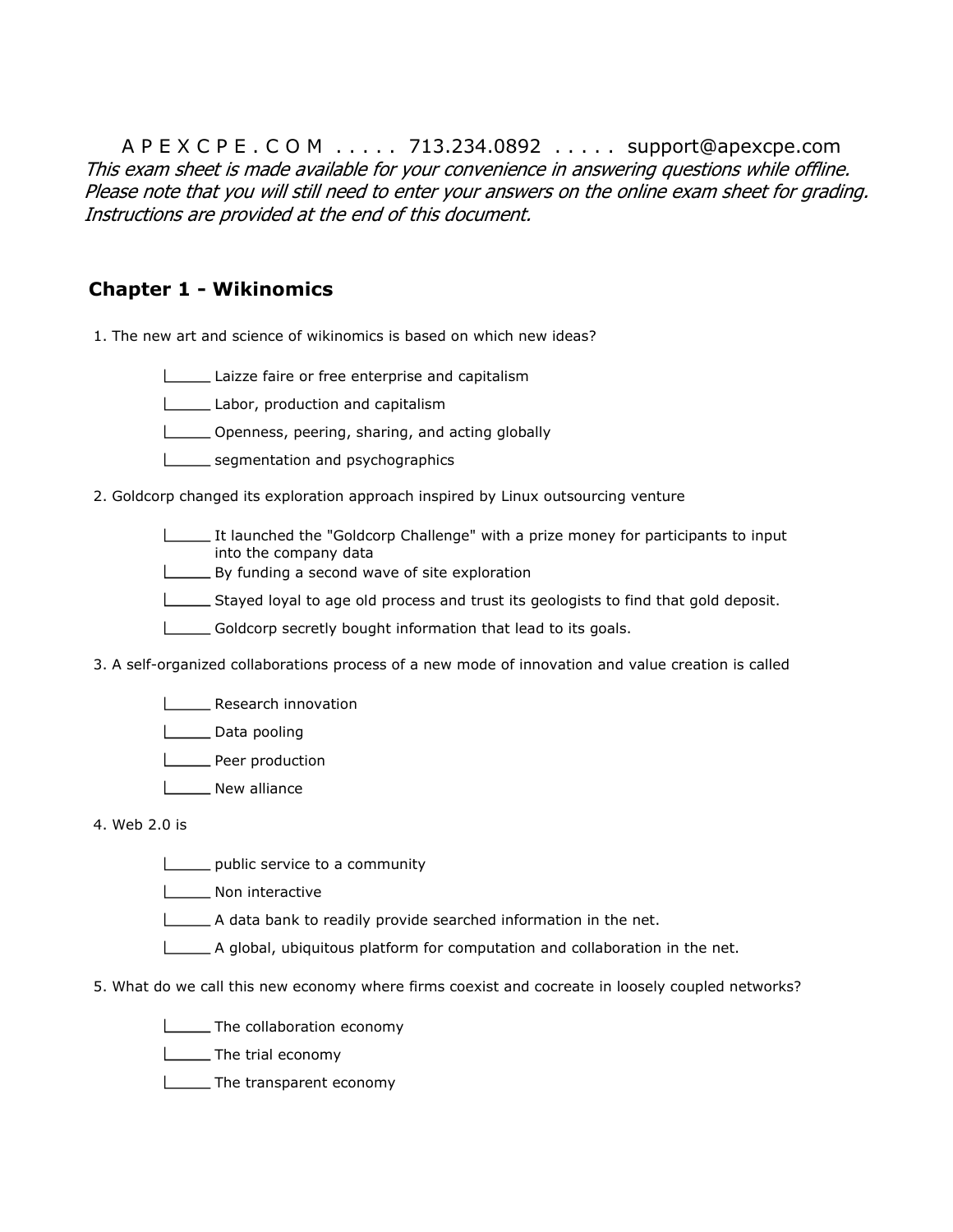**the Lego-style economy** 

#### Chapter 2 - The Perfect Storm

- 6. The New Web is fundamentally different in both its architecture and applications. It is compared to a
	- shared house
	- | \_\_\_\_ shared canvas
	- | \_\_\_\_\_ shared book
	- | \_\_ shared office
- 7. The Old Web is compared to a
	- digital thermometer
	- digital watch
	- digital newspaper
	- digital telephone
- 8. Google leads in its PageRank technology basing on which idea?
	- The best information is found in exclusive proprietary data.
	- Priotize search results by the number of sites that are linking to it.
	- **Judge the quality of its information.**
	- **LETT** Always consulting the experts.
- 9. The Perfect Storm is brought about by the convergence of which factors?
	- The new web and the old web
	- **Markets, information, and communities.**
	- Information supply and demand, interactive communities.
	- Technology, demographics, and global economy.
- 10. How does Web 2.0 differ from the old web?
	- The old web is exclusive to entrepreneurs while the new web is open to all.
	- The old web is passive while the new web is participatory and interactive.
	- There is no difference but the advancement of some technology in the new web.
	- Their main difference is in the better accessibility of the new web.
- 11. Which generation is called these, "baby-boom echo," the Net Generation?

**Born from 1996 to the present**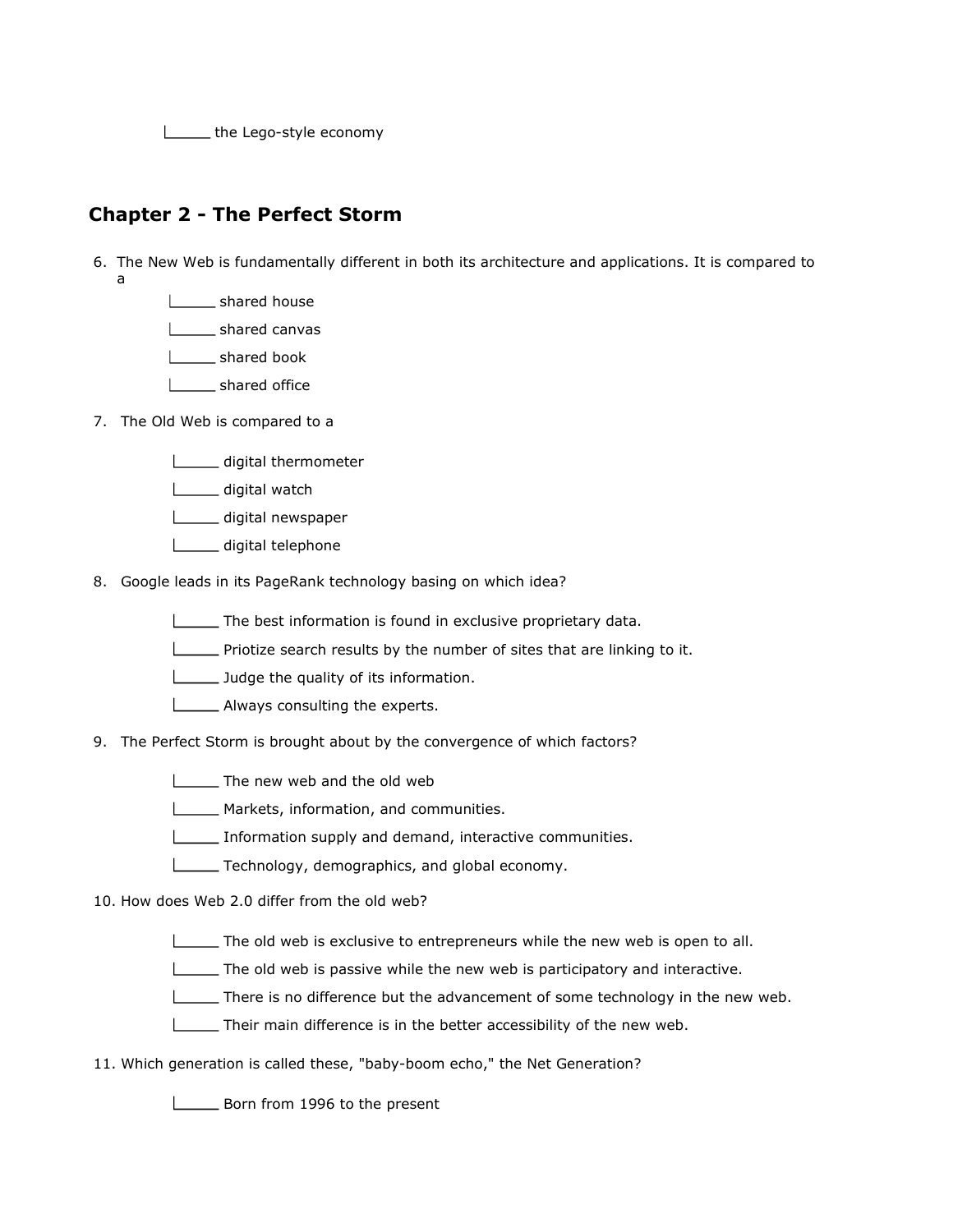**Born from 2000 to the present** 

Born between 1977 and 1996 inclusive

All born after WWII

12. The new Net Generation has these N-Gen norms,

- Speed, freedom, openness, innovation, mobility, authenticity, and playfulness.
- discipline, advancement, experimentation, adventure and compliance.
- **Exclusiveness, adventure, honesty and entrepreneurship.**
- **innovation, adventure, and secrecy**
- 13. Coase's law which explained the development of the gigantic corporation also explains why they are being replace by which new entity?
	- Sole entrepreneurs
	- B-webs
	- Multi corporations
	- Global corporations
- 14. In many peer production communities, productive activities are
	- **Lackson** Voluntary and nonmonetary
	- **Letter** Voluntary and monetary
	- **Involuntary and Monetary**
	- **Involuntary and Nonmonetary**

#### Chapter 3 - The Peer Pioneers

- 15. Wikipedia is an example of peer production, a new way of producing goods and services that harnesses the power of mass collaboration.
	- | True
	- L<sub>\_\_\_\_</sub>False
- 16. Who invented the concept of wiki?
	- **Ward Cunningham**
	- Larry Sanger
	- **Letter** John Seigenthaler, Sr.
	- **Limmy Wales**

17. Who is the founder of Wikipedia? The largest encyclopedia in the world.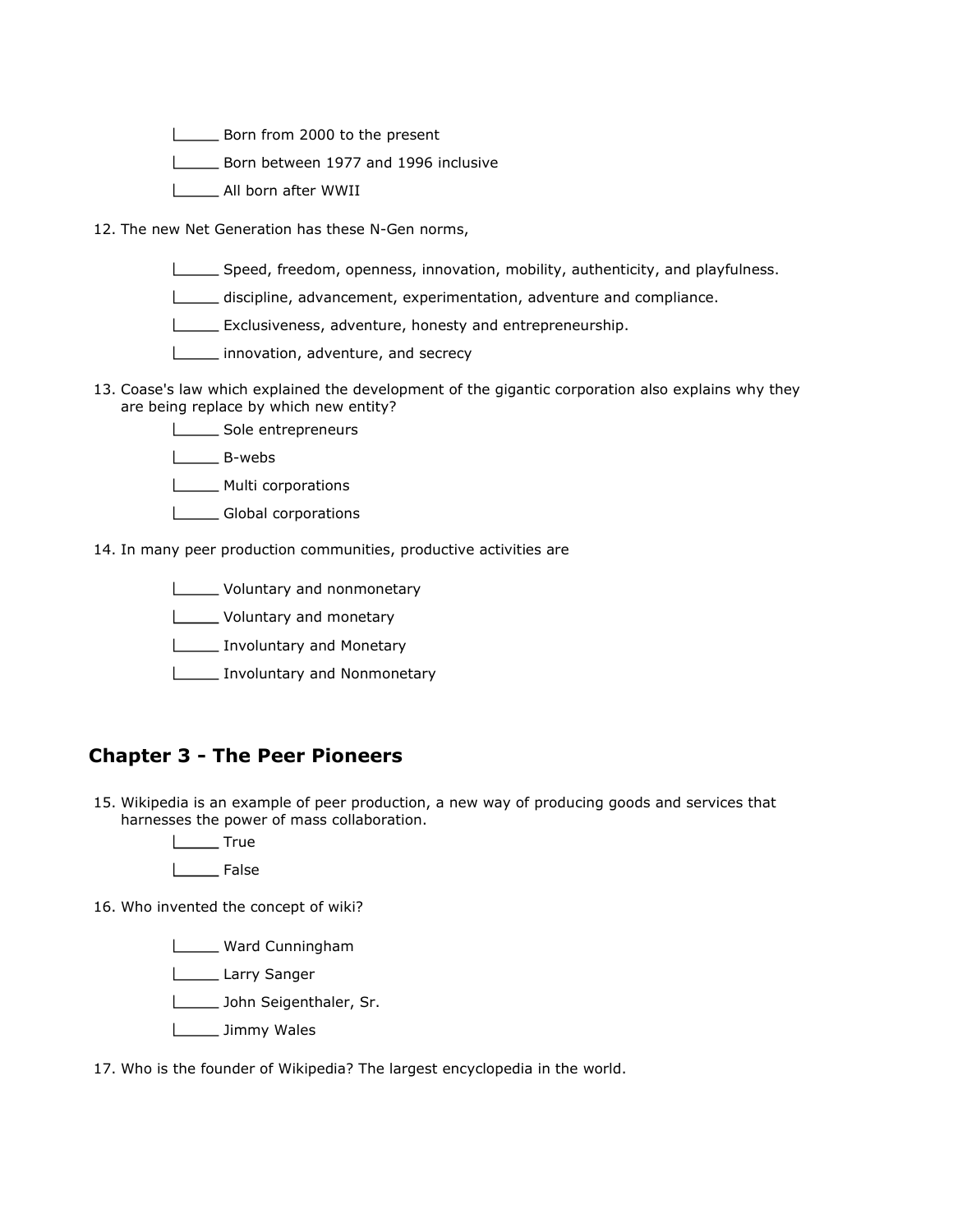**Ward Cunningham** 

L\_\_\_\_\_\_ Larry Sanger

John Seigenthaler, Sr.

**Limmy Wales** 

18. Embracing open source means embracing new mental models and new ways of conceptualizing value creation. TF

L<sub>ta</sub>True. I \_\_ False.

- 19. A strategic approach to design, development and distribution enabled IBM to speed innovation and off-load cost .
	- | Privatization
	- L\_\_\_\_\_\_ Open source
	- **LETT** Peer consultation
	- **Inside experimentation**

20. How do we define peer production in terms of its advantages?

- It creates value and competitive advantages.
- It means less control and requires practitioners to abide by the rules.
- It means divesting new incentive structures.
- It means investing in collaboration while considering IP diligence and indemnity issues.
- 21. Peer production will continue to grow in importance because,
	- The potential for rival companies to rip off from your designs.
	- Key enabling conditions are present and growing.
	- **L\_\_\_\_** Free software
	- **Its structure leaves uncertainty of profit.**
- 22. The greatest risk to peer production is
	- **that communities will undermine an existing business model.**
	- When a firm will not be able to respond on time.
	- **it limits of collaborative network.**
	- It prevents cultural and strategic capabilities.

#### Chapter 4 - Ideagoras

23. What web site is a perfect example of Ideagoras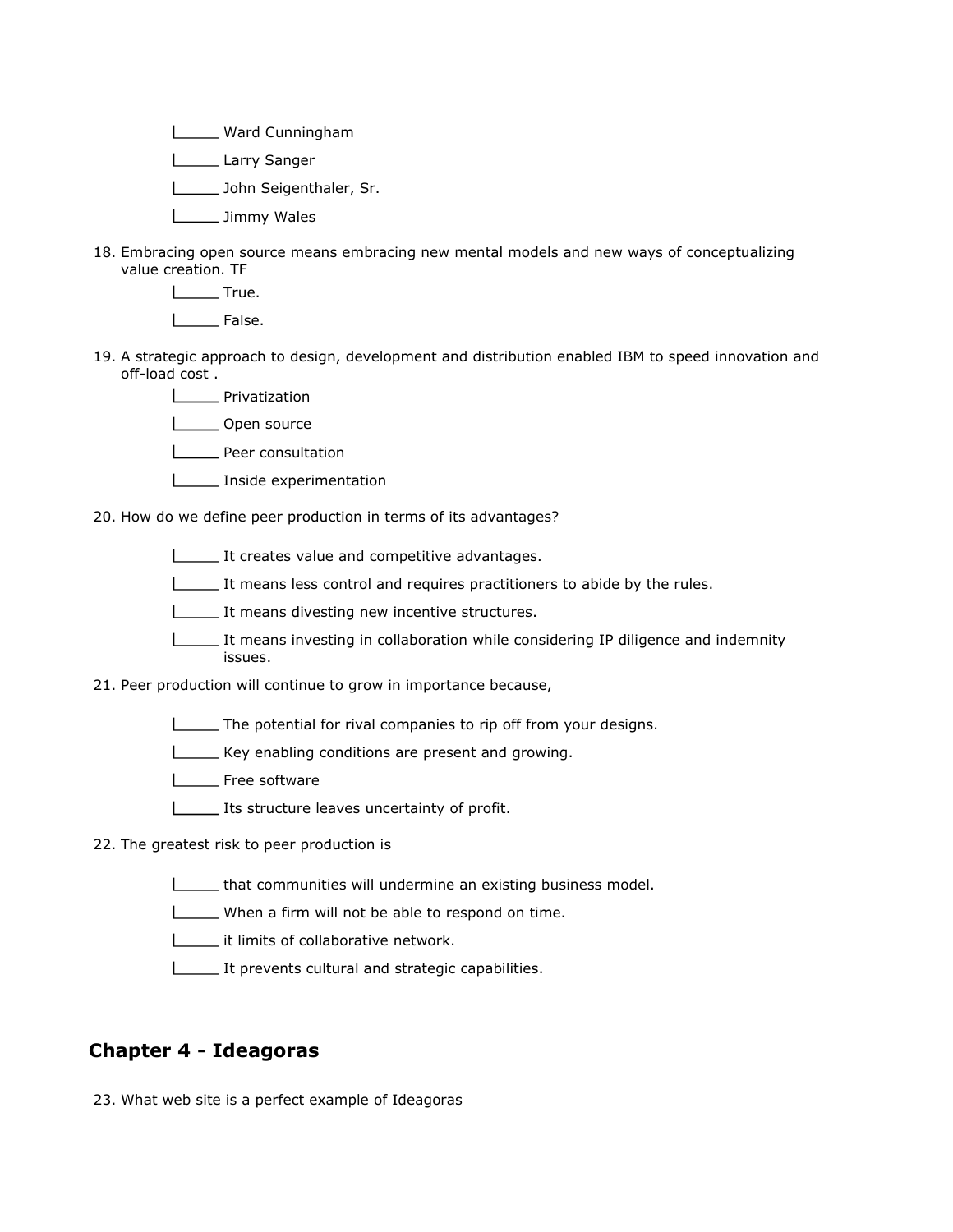**L** a community web site like face book

**LETT** an open innovation web site company

MySpace a social networking web site

**L\_\_\_\_** Digg a social news website.

24. How are R&D departments of global corporations affected by Ideagoras

- It enabled them to reach beyond their traditional R&D facilities and tap more of the brightest scientific minds in the world.
- It found a secondary source of ideas for product innovation.
- It felt threatened by the chance of exposing quarded company trade secrets in its R&D departments.
- Research and Development Departments became irrelevant in its production structure.

25. Innocentive is a company that

- listed a variety of physiological challenges that needed answers. It offers handsome cash rewards for anyone who could offer workable solutions.
- listed a variety of scientific challenges that needed answers. It offers handsome cash rewards for anyone who could offer workable solutions.
- listed a variety of mental challenges that needed answers. It offers handsome cash rewards for anyone who could offer workable solutions.
- listed a variety of scholarly challenges that needed answers. It offers handsome cash rewards for anyone who could offer workable solutions.
- 26. Companies can tap emerging global marketplaces to find uniquely qualified minds and discover and develop new products and services faster and much more efficiently that they have in the past. We call these marketplaces
	- ideagoras

L<sub>agoras</sub>

L<sub>b</sub> pythagoras

- **Latogoras**
- 27. Modern day ideagoras such as Innocentive serve a more specific purpose:
	- They make ideas and scientific expertise around the planet accessible to innovation hungry companies.
	- They make inventions and scientific expertise around the planet accessible to innovation hungry companies.
	- They make ideas, inventions and scientific expertise around the planet accessible to innovation hungry companies.
	- They make ideas and inventions around the planet accessible to innovation hungry companies.
- 28. In the creative design process, firms should adhere to the principle that markets allow for an increasingly specialized division of labor.

L<sub>tu</sub> True

L<sub>False</sub>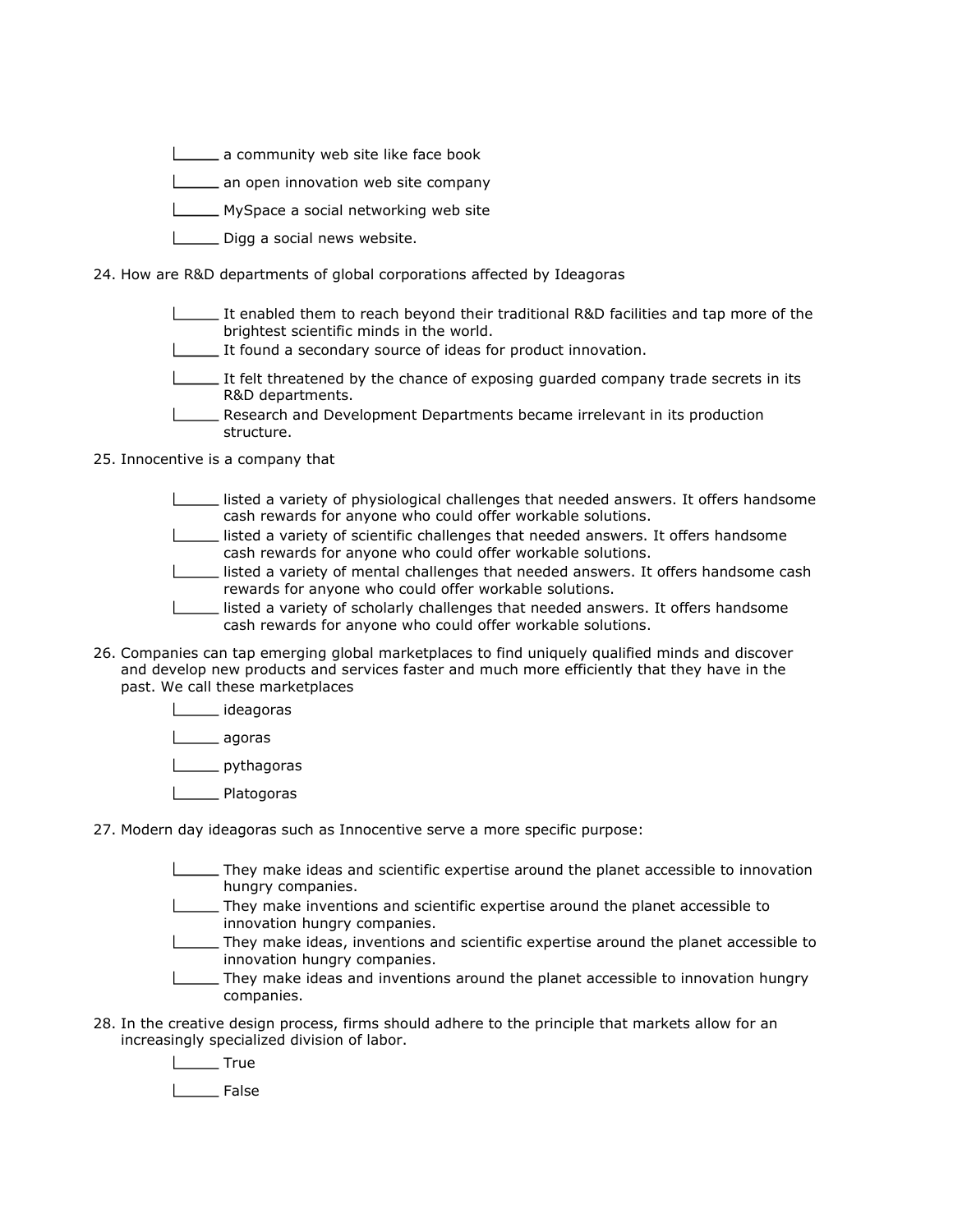#### Chapter 5 - The Prosumers

- 29. Creative Commons provides licenses that allow you to protect your copyright ownership while allowing others to make derivative works, stipulating whether you only want to allow noncommercial or commercial use, among many other options. TF
	- $\_$  TRUE.
	- | False
- 30. A company-centric view of cocreation is summarized as :

We'll set the parameters by telling you when and on which products to innovate. You'll give us your ideas for free, but we'll choose the best of them -- and keep all the rewards and IP.

You'll set the parameters by telling you when and on which products to innovate.

You'll give us your ideas for free, but we'll choose the best of them -- and keep all the rewards and IP.

Both parties will set the parameters by telling you when and on which products to innovate. You'll give us your ideas for free, but we'll choose the best of them -- and keep all the rewards and IP.

They'll set the parameters by telling you when and on which products to innovate. You'll give us your ideas for free, but we'll choose the best of them -- and keep all

- the rewards and IP.
- 31. In the consumer centric paradigm, customers want a genuine role in designing products of the future. Its just that they will do it on their own terms, in their own networks, and for their own ends.
	- L**EWALLE**
	- L<sub>False</sub>

#### Chapter 6 - The New Alexandrians

- 32. Digitization means information can be shared, cross-referenced, and repurposed like never before. Knowledge can build more quickly within networks of firms and institutions that cross seamlessly over disciplinary boundaries.
	- True
	- False
- 33. The New Alexandrians
	- **Letter** are internet librarians
	- **Letter** are quardians of the net
	- are individuals, companies, and organizations, that recognize the power and importance of openness in today's economy.
	- **L** are web based writers and bloggers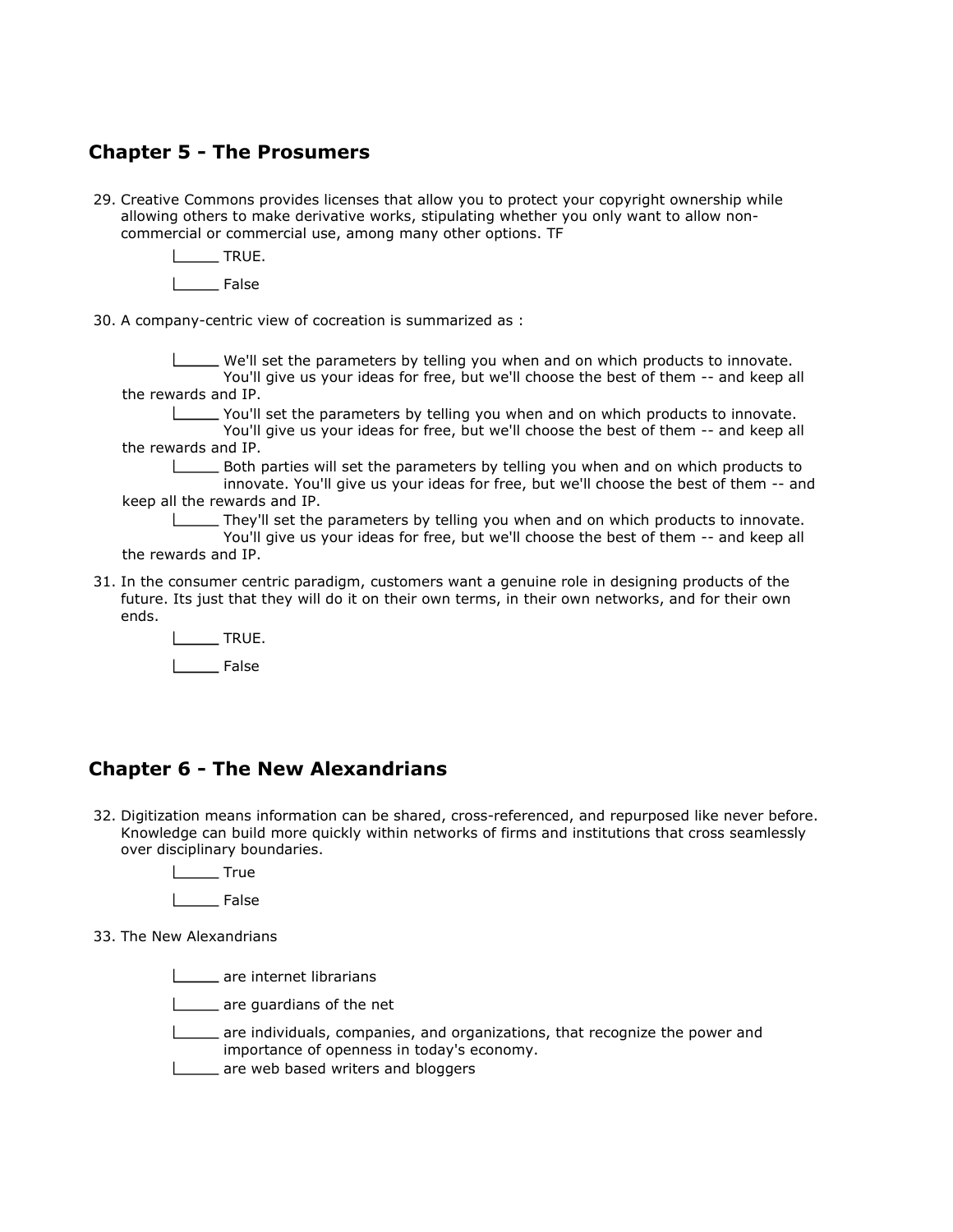- 34. Keys to success in the knowledge-based economy are
	- collaboration, peer review, and exchange of precompetitive information
	- collaboration,publication,peer review, and exchange of precompetitive information
	- collaboration,publication, and exchange of precompetitive information
	- publication,peer review, and exchange of precompetitive information
- 35. Precompetitive knowledge commons is

a new and collaborative approach to rest and recreation where like minded companies ( and sometimes competitors) create common pools of industry knowledge and processes upon which new innovations and industries build.

 $\equiv$  a new and collaborative approach to research and development where like minded companies ( and sometimes competitors) create common pools of industry knowledge and processes upon which new innovations and industries build.

 $\equiv$  a new and collaborative approach to science and technology where like minded companies ( and sometimes competitors) create common pools of industry knowledge and processes upon which new innovations and industries build.

a new and collaborative approach to health and well being where like minded companies ( and sometimes competitors) create common pools of industry knowledge and processes upon which new innovations and industries build.

- 
- 36. In internet language, API is short for

**LETT** Application Primary Interface

**LETT** Application Programming Interface

**LETT** Application Problem Interface

- **LETT** Application Performance Interface
- 37. Best uses of public data are often made by organizations in the non-profit sector that are free of political considerations that hamstring government agencies. Governments should move faster to create new platforms for participation and public knowledge.

**True** 

| False

#### Chapter 7 - Platforms for Participation

- 38. Amazon is a pioneer in what are known as "affiliate programs" that it uses to drive traffic and sales through an immense network of external partners. Amazon has two principal types of affiliates : Amazon associates and
	- **LECO** hawkers and peddlers

**LETTE** marketplace sellers

**LECOLOGITY** contractors and subcontractors

**L\_\_\_\_** merchandisers and marketers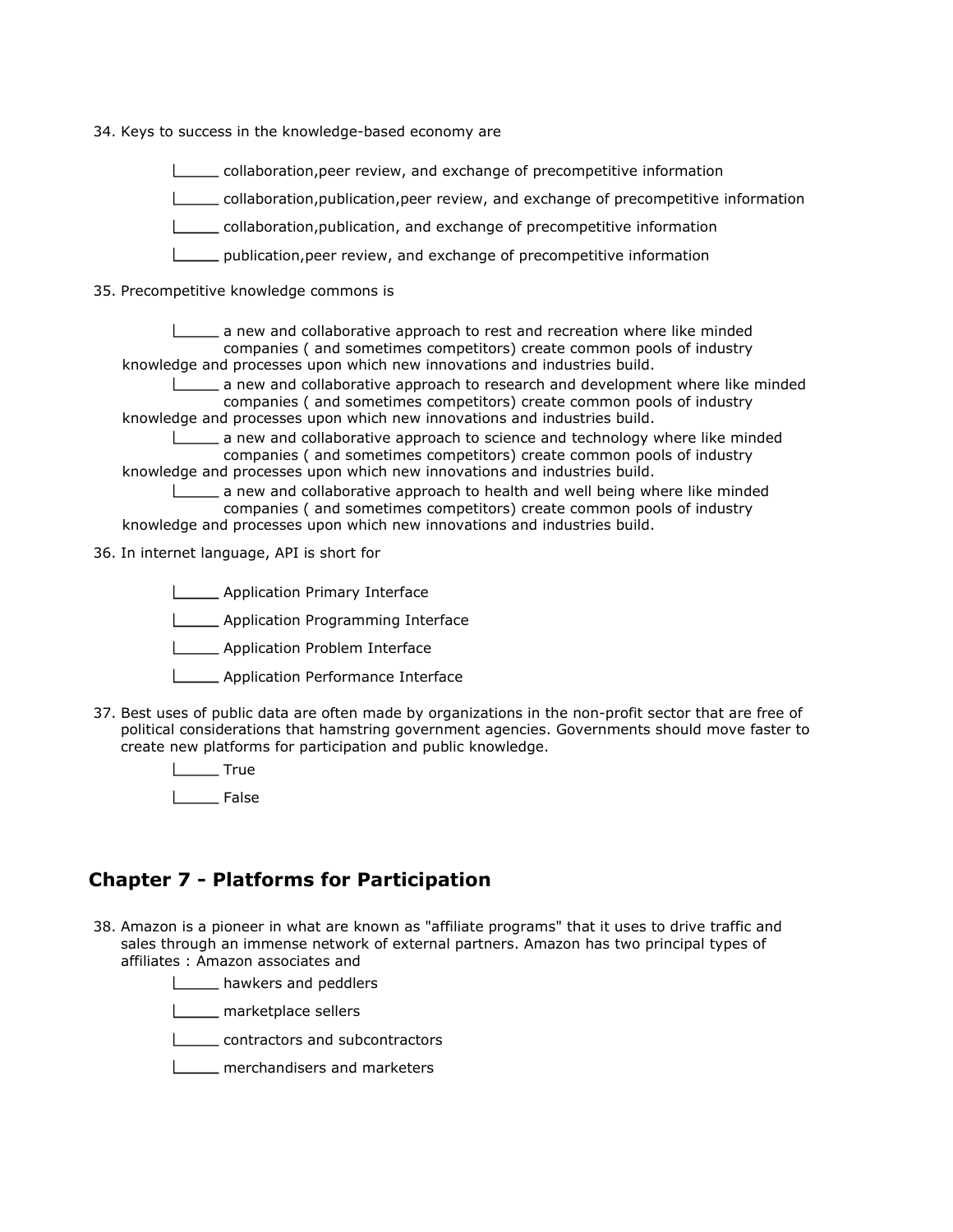#### Chapter 8 - The Global Plant Floor

39. "Productive friction", as termed by John Hagel and John Seely Brown, is

- the traditional learning that takes place as knowledge and tasks are shared across enterprise borders.
- the new learning that takes place as knowledge and tasks are shared across enterprise borders.
- the old learning that takes place as knowledge and tasks are shared across enterprise borders.
- the old and new learning that takes place as knowledge and tasks are shared across enterprise borders.

40. Just in time manufacturing techniques are

- those which equipped a limited pool of local talent with the skills to operate high end production facilities
- those which equipped a large pool of local talent with the skills to operate high end production facilities
- those which equipped a select pool of local talent with the skills to operate high end production facilities
- those which equipped a company grown pool of local talent with the skills to operate high end production facilities
- 41. Design coordination is

local as well as modularized in that suppliers of closely related components are responsible for delivering completed subassemblies. The process relies on the ability of suppliers to quickly test, develop, and retest how well their parts integrate with those of other local suppliers.

local, international, as well as modularized in that suppliers of closely related

components are responsible for delivering completed subassemblies. The process relies on the ability of suppliers to quickly test, develop, and retest how well their parts integrate with those of other local suppliers

local as well as modularized in that adjusters of closely related components are responsible for delivering completed subassemblies. The process relies on the ability of suppliers to quickly test, develop, and retest how well their parts integrate with those of other local suppliers

local as well as modularized in that subcontractors of closely related components are responsible for delivering completed subassemblies. The process relies on the ability of suppliers to quickly test, develop, and retest how well their parts integrate with those of other local suppliers

42. Companies that build openly to build as big and as fast as possible are ultimately in the best position to figure out where the real economic value is.

> $\Box$ True. L<sub>\_\_\_</sub>False

43. "Productive friction", as termed by John Hagel and John Seely Brown, is the new learning that takes place as knowledge and tasks are shared across enterprise borders.

L<sub>L</sub>True.

**Liste** False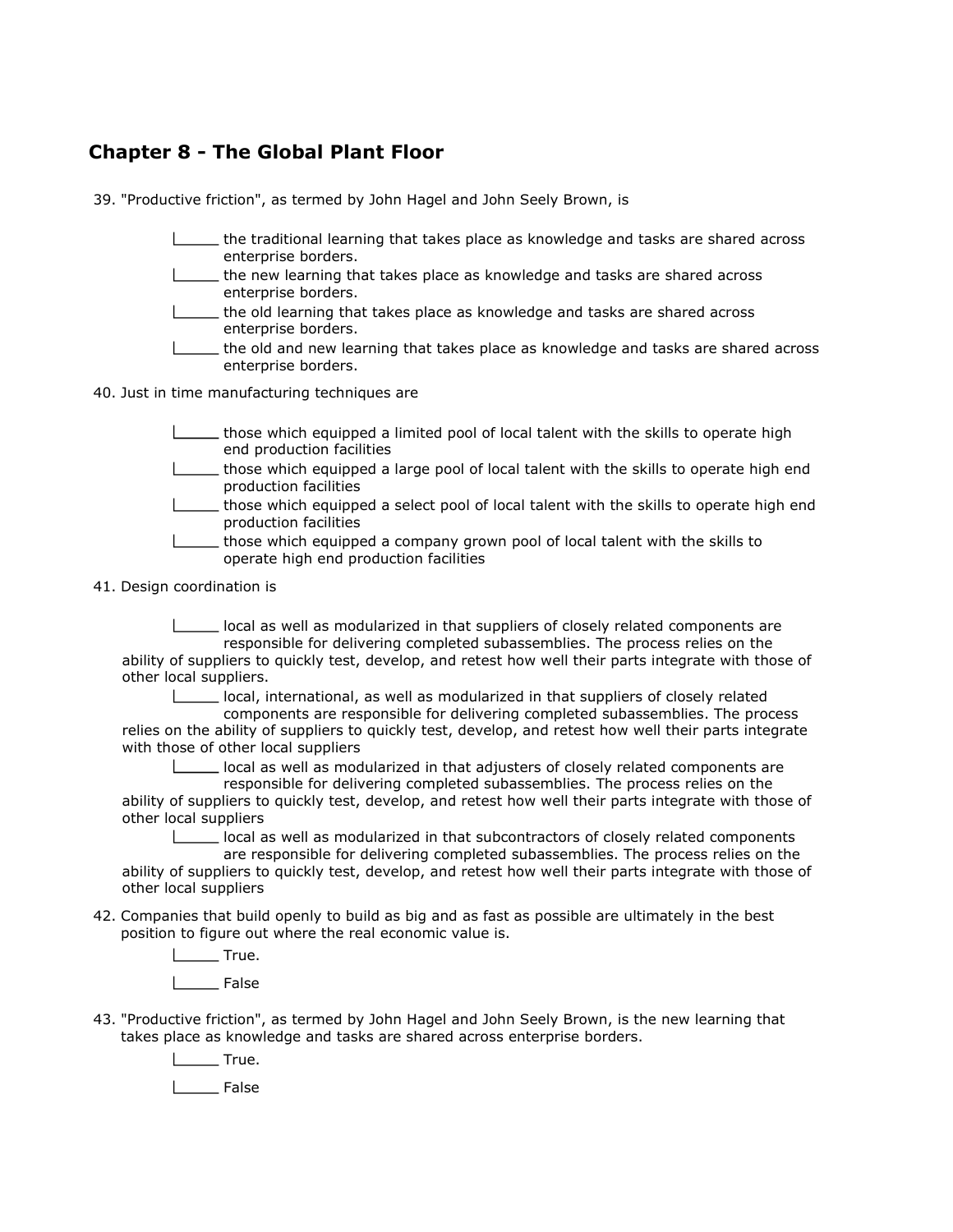44. Highly collaborative approaches to manufacturing are not without risks because

There is a risk that suppliers and assemblers will gauge the market differently and create gaps in supply and demand. But with a variety of suppliers to choose from, assemblers can rely on multiple sources from common components, reducing the risks of undercapacity

The lack of integration between suppliers and assemblers may lead to mismatched parts or sub optimal construction. Face to face relationships appear to be crucial to overcoming these challenges.

Both of the above

**None of the above** 

#### Chapter 9 - The Wiki Workplace

45. Five typical workplace functions are : teaming, time allocation, decision making, resource allocation, and communication.

True

l False

46. Teaming is with the right tools and enough transparency, a large and diverse group of people self selecting to add value can complete even the most complex tasks with only a minimum of central control.

True

I \_\_\_ False

47. A classic example of time allocation

when you work at Google, the company directs its employees to dedicate 20 percent of their time to personal projects - projects that interest employees but needn't slot neatly into Google's predefined road maps. In keeping with its beliefs in collaboration and encouraging self organization, the company tracks the pet projects that employees conjure up.

when you work at eBay, the company directs its employees to dedicate 20 percent of their time to personal projects - projects that interest employees but needn't slot neatly into Google's predefined road maps. In keeping with its beliefs in collaboration and encouraging self organization, the company tracks the pet projects that employees conjure up.

when you work at Amazon, the company directs its employees to dedicate 20 percent of their time to personal projects - projects that interest employees but needn't slot neatly into Google's predefined road maps. In keeping with its beliefs in collaboration and encouraging self organization, the company tracks the pet projects that employees conjure up.

when you work at PayPal, the company directs its employees to dedicate 20 percent of their time to personal projects - projects that interest employees but needn't slot neatly into Google's predefined road maps. In keeping with its beliefs in collaboration and encouraging self organization, the company tracks the pet projects that employees conjure up.

48. Decision making is a company strategy of acquiring collective intelligence through prediction markets that enable them to arrive at a decision based on the collected data

 $\Box$ True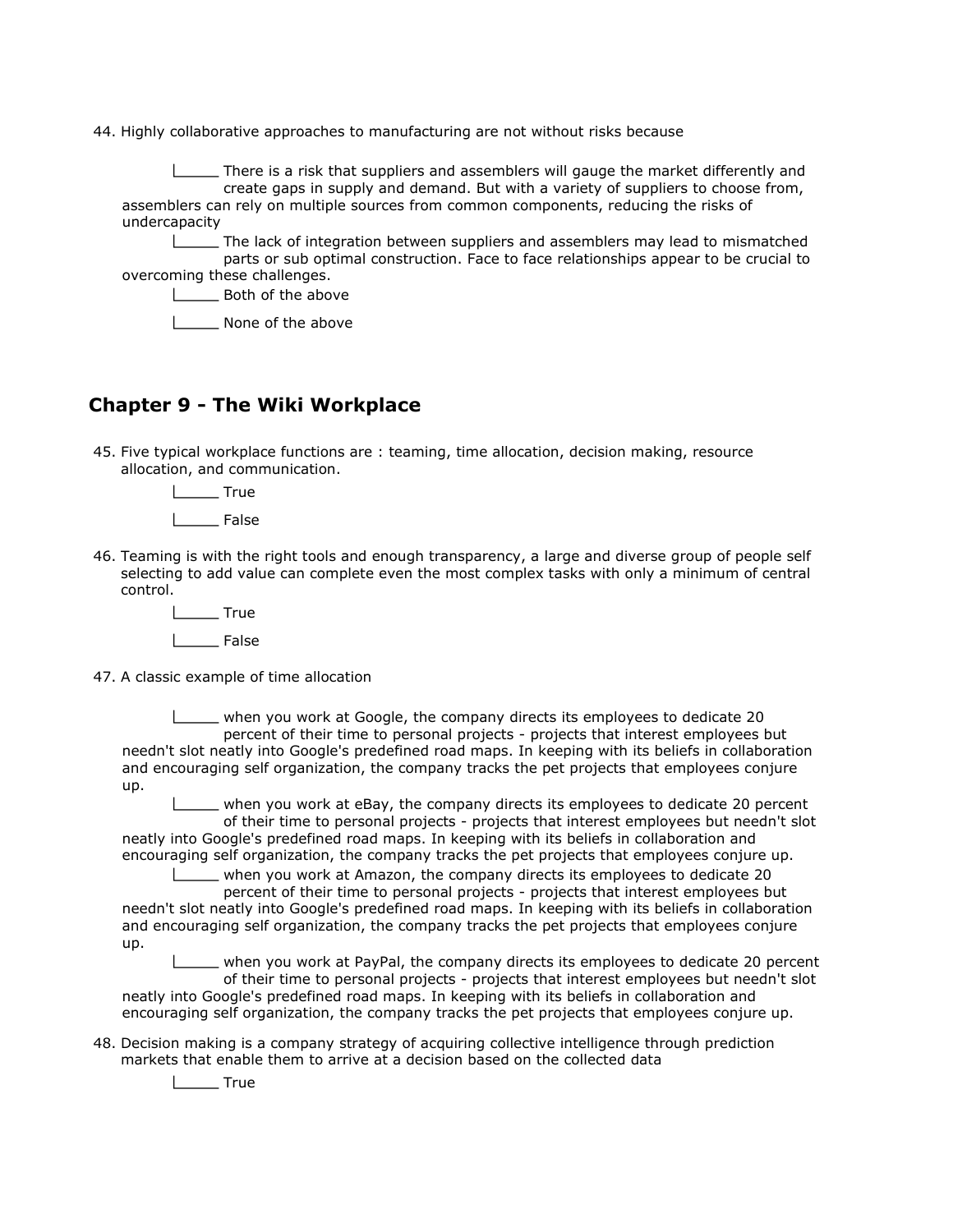False

49. The idea on Resource Allocation is :

Resources ranging from spending budgets to computing power are tradeable commodities, so why not allocate them with a marketplace approach that ensures that they go where they are most valued.

Resources ranging from spending budgets to computing power are tradeable commodities, so why not allocate them with a marketplace approach that ensures that they go where they are less valued.

Resources ranging from spending budgets to computing power are tradeable commodities, so why not allocate them with a marketplace approach that ensures that they go where they are unlikely valued.

**Resources ranging from spending budgets to computing power are tradeable** commodities, so why not allocate them with a marketplace approach that ensures that they go where they are possibly valued.

#### Chapter 10 - Collaborative Minds

50. Engaging in elaborative communities means

- ceding some control, embracing transparency, managing conflict, and accepting that successful projects will take on lives of their own.
- ceding some control, sharing responsibility, embracing transparency, managing conflict, and accepting that successful projects will take on lives of their own.
- ceding some control, sharing responsibility, embracing transparency, and accepting that successful projects will take on lives of their own.
- sharing responsibility, embracing transparency, managing conflict, and accepting
- that successful projects will take on lives of their own.
- 51. Firefox community is a meritocratic hierarchy. They are a self governing community system that feeds the curiosity, passion, status seeking ego, and sociability of its "ambassadors", who as nonpaid members of the Mozilla community can approve new developments, speak to the press, and host parties in behalf of Mozilla
	- True
	- $I_{\text{}}$  False
- 52. Institutions need gatekeepers : people generally highly credentialed people who are entrusted by society to preserve the core traditions, values and standards of practice that the institutions embody. Examples of gatekeepers are
	- publishers and editors
	- **Letter** brand managers of leading ad agencies
	- **LETT** Both of the above
	- None of the above

#### Chapter 11 - Enterprise 2.0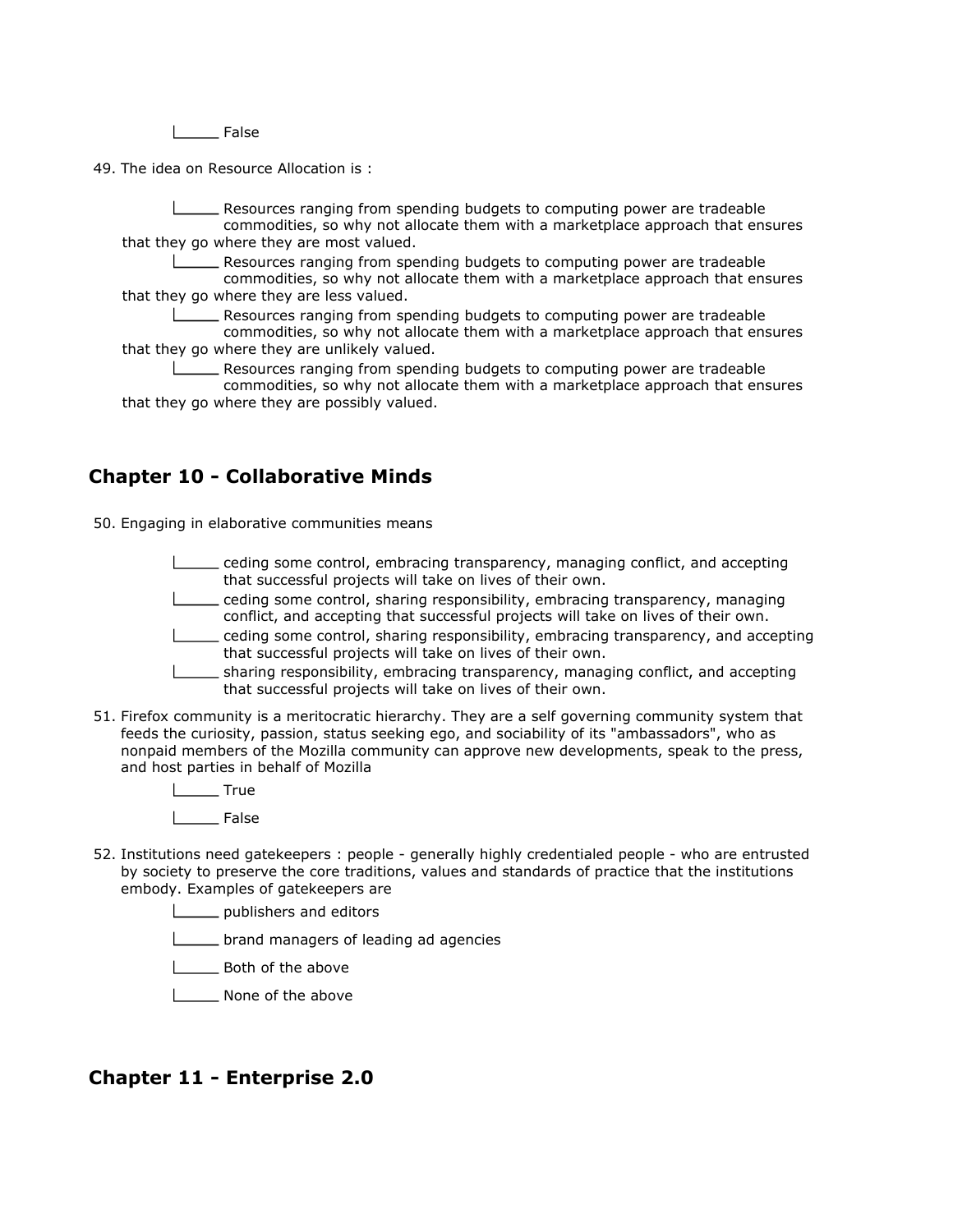- 53. Mass collaboration \_\_\_\_\_\_\_ when the tools for creation and consumption are widely distributed and the goods in question are non-rival ( i.e. my consumption of the good does not deplete the supply available for you to consume).
	- increases
	- decreases
	- stays the same
	- I \_\_\_\_\_ None of the above
- 54. The choice facing firms is not whether to engage and collaborate with peer production communities but determining
	- where and what
	- when and how
	- **L** how and what
	- 1 \_\_ how and where
- 55. In 2007, Novartis released all of its raw data in the internet for free on which human disease
	- L<sub>cancer</sub>
	- type 2 diabetes
	- **Looper** small pox
	- **Loopey** yellow fever
- 56. Enterprise 2.0 is a new kind of business entity, one that opens its doors to the world; coinnovates with everyone, especially customers; shares resources that were previously close guarded; harnesses the power of mass collaboration ; and behaves not as a multinational but as something new: a truly global firm.
	- **Lacks** True
	- | False
- 57. Danny Hillis, who founded Thinking Machines and invented parallel computing, says there are two ways to build complex things:
	- **L** engineering and evolution
	- **LECCC** evolution only
	- **Loopen** engineering only
	- **None of the above**
- 58. Who created the housing maps using Google map and rentals listing from Craigslist?
	- Linus Torvalds
	- **Lackson** Paul Rademacher
	- **Lieff** Don Tapscott
	- **LETT** Anthony Williams
- 59. Mozilla is the producer of \_\_\_\_\_ web browser , an open source pioneer and a leader in applying the principles of wikinomics to produce development and marketing.